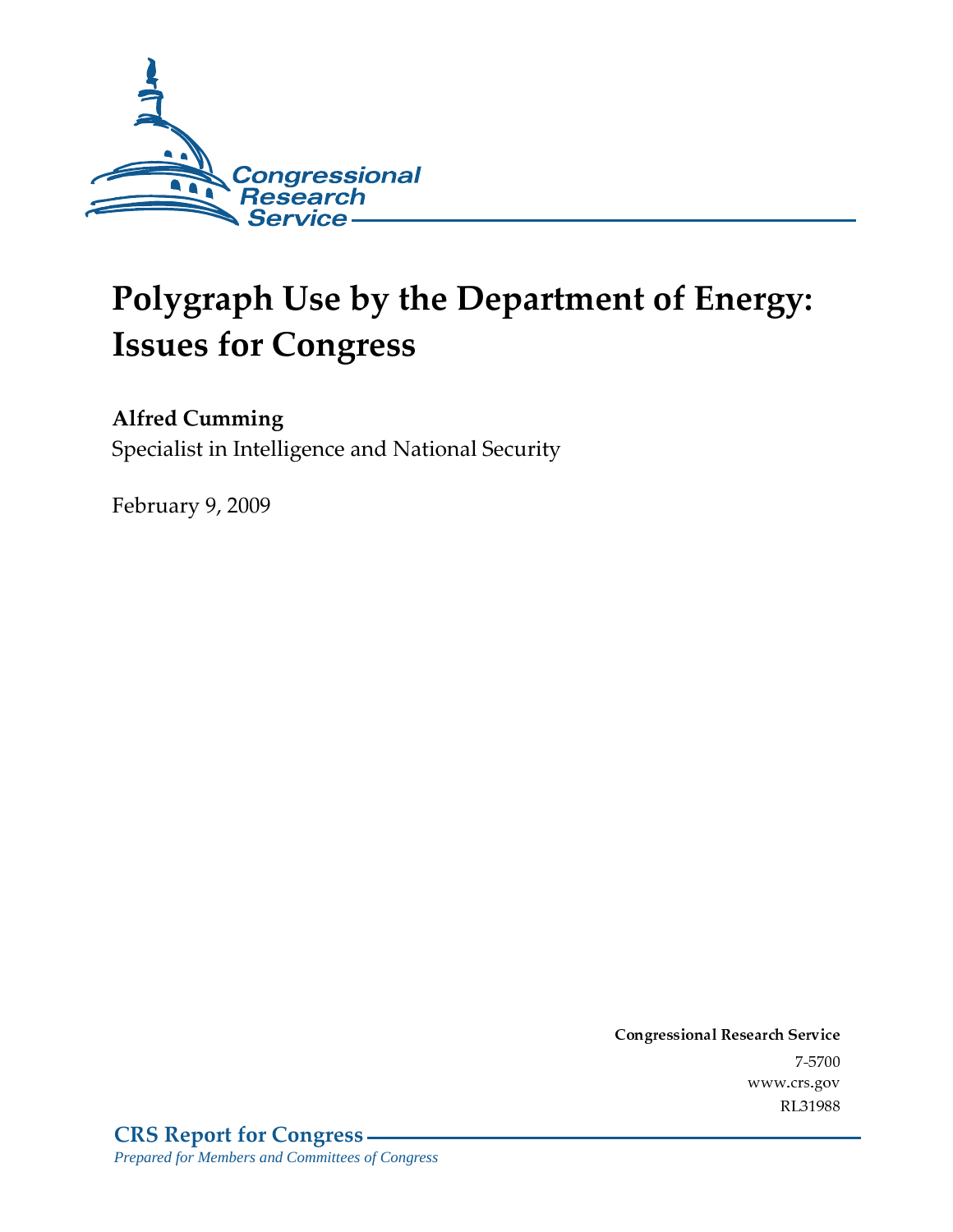### Summary

Four years after Congress directed the Department of Energy (DOE) to revamp its polygraph program, taking into account a 2003 National Academy of Sciences (NAS) report that questioned the scientific basis for the accuracy of polygraph testing, particularly when used to "screen" employees, DOE promulgated a regulation on October 30, 2006, that eliminated polygraph screening tests without specific cause. DOE said its counterintelligence evaluation policies were now consistent with existing Intelligence Community practices and the NAS 2003 report's recommendations, particularly for cases when polygraph tests were used for screening purposes rather than for investigating specific events.

Under its 2006 regulation, DOE requires that an applicant or employee be polygraph tested only if one of the following five causes is triggered: (1) a counterintelligence evaluation of an applicant or employee reveals that the individual may be engaged in certain activities, including clandestine or unreported relationships with foreign powers, organizations, or persons; (2) an employee is to be assigned to certain activities within DOE which involve another agency, and that agency requires a polygraph examination; (3) an agency to which a DOE employee will be assigned requests that DOE administer a polygraph examination as a condition of the assignment; (4) an employee is selected for a random counterintelligence evaluation, including a polygraph test; or (5) an employee is required to take a specific-incident polygraph examination.

DOE said that by adopting a "specific-cause" polygraph testing standard, it significantly reduced the number of "covered employees" subject to polygraph examinations, from an earlier estimate of more than 20,000 employees to between 2,000 to 2,500 employees in 2006-2007.

The value of polygraph testing, with its associated uncertainties, has been a part of Congress's continuing oversight interest concerning DOE. This report examines how DOE's polygraph testing program has evolved and reviews certain scientific findings with regard to the polygraph's scientific validity. Several issues include whether: DOE's new screening program is focused on an appropriate number of individuals occupying only the most sensitive positions; the program should be expanded in order to adequately safeguard certain classified information; further research into the polygraph's scientific validity is needed; there are possible alternatives to the polygraph; and whether DOE should continue polygraph screening.

Possible options include a more focused polygraph screening program, an expanded polygraph program, additional research into the polygraph's scientific validity, and eliminating the use of the polygraph to screen applicants and employees.

This report will be updated as warranted.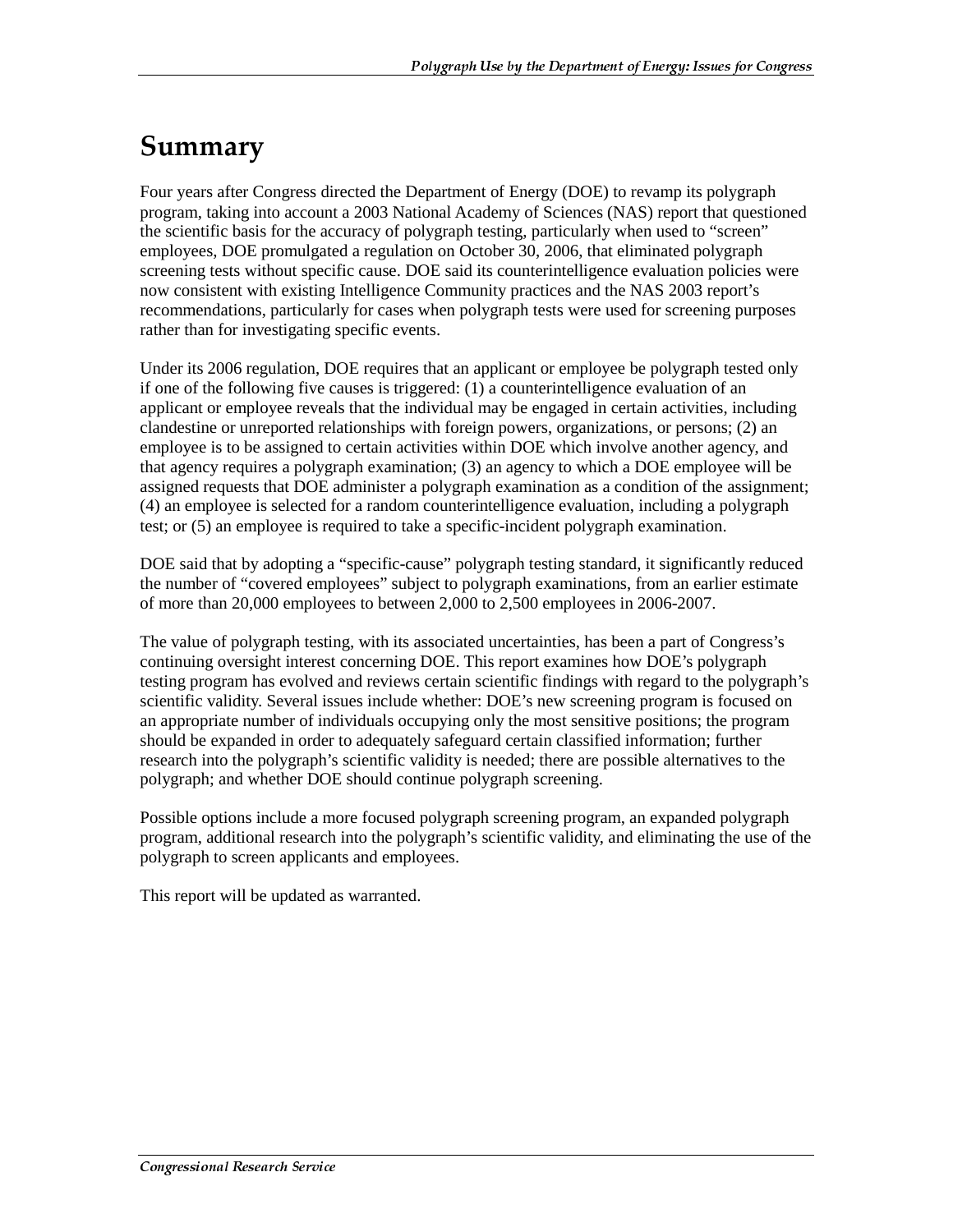## **Contents**

| Screening Polygraphs For DOE Use |  |
|----------------------------------|--|
|                                  |  |
|                                  |  |
|                                  |  |
|                                  |  |
|                                  |  |
|                                  |  |
|                                  |  |
|                                  |  |
|                                  |  |
|                                  |  |
|                                  |  |

#### Contacts

|--|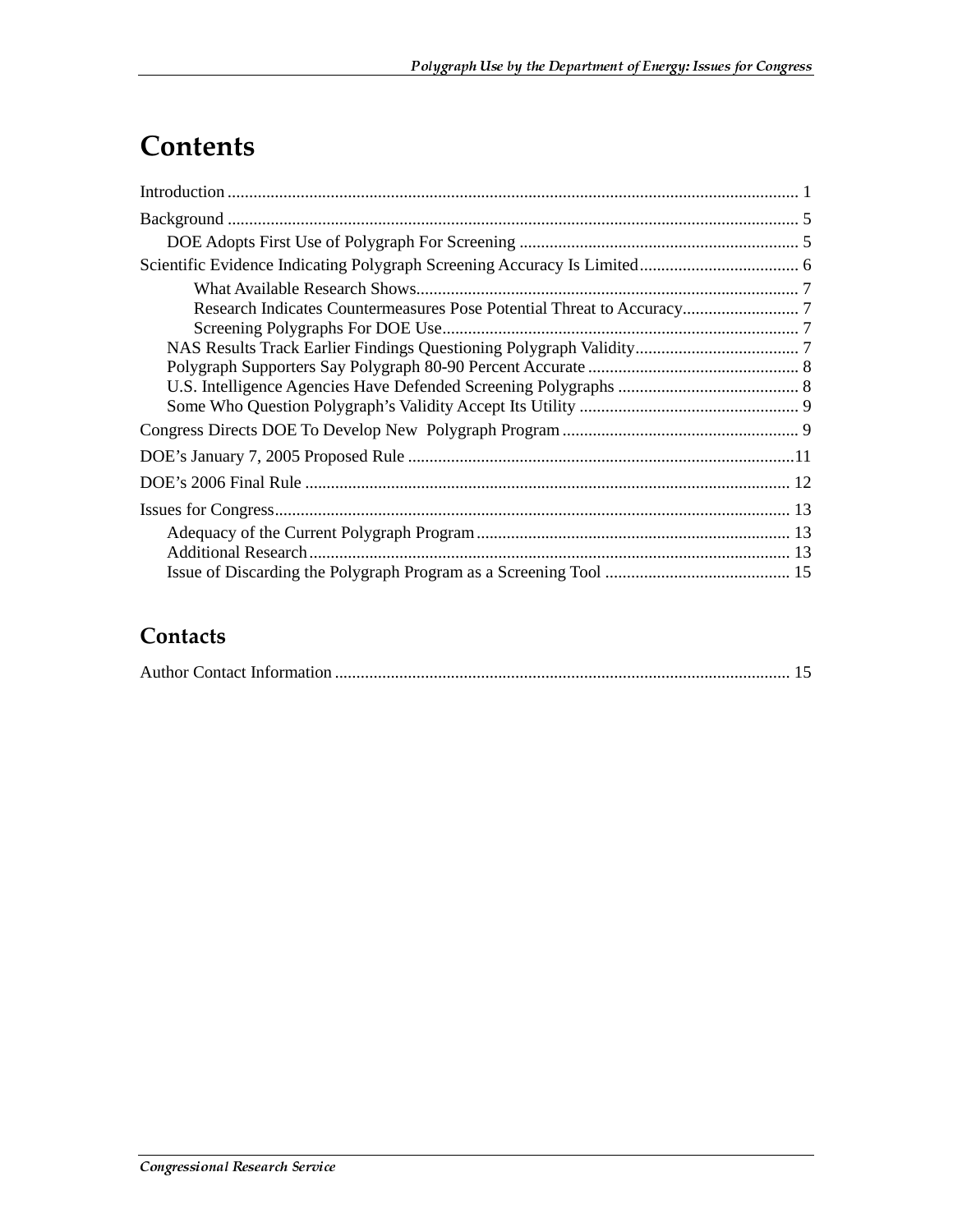### <u>Introduction</u>

j

Since its establishment in 1977, the Department of Energy (DOE) has been frequently criticized for its lax approach to counterintelligence, particularly at its nuclear weapons laboratories.<sup>1</sup> Years of increasingly critical counterintelligence (CI) reviews by the Government Accountability Office, the Intelligence Community and DOE's own security experts, among others, culminated in 1998 with the discovery of intelligence evidence suggesting that China had stolen nuclear weapons secrets from DOE's weapons laboratories, and Wen Ho Lee,<sup>2</sup> a Taiwan-born U.S. citizen employed by the Los Alamos National Laboratory, was identified as a suspect. In February 1998, DOE was directed to fundamentally restructure its counterintelligence program when President Clinton issued Presidential Decision Directive No. 61 (PDD-61).

To enhance counterintelligence capabilities, DOE was directed to develop and implement specific security measures, including the possible use of the polygraph to screen  $\delta$  employees with access to certain highly sensitive and classified information. In March 1999 DOE initiated its first-ever polygraph screening program, testing approximately 800 DOE federal and contractor employees employed in certain high-risk programs.  $\frac{4}{3}$  These employees were given a "Counterintelligencescope" polygraph test which was limited to questions concerning the individual's involvement in espionage, sabotage, terrorism, unauthorized disclosure of classified information, unauthorized "foreign contacts," and deliberate damage to or malicious misuse of a U.S. Government information or defense system.

In August 1999, DOE proposed expanding its polygraph testing program to include DOE contractors who had access to its "most sensitive and classified information and materials,"<sup>5</sup> thus increasing the number of employees subject to such testing from 800 to 3,000.

<sup>&</sup>lt;sup>1</sup> DOE manages three nuclear weapons laboratories in which classified nuclear weapons research is conducted: Los Alamos National Laboratory, Los Alamos, NM; Lawrence Livermore National Laboratory, Livermore, CA; and, Sandia National Laboratories, Albuquerque, NM and Livermore, CA.

 $2$  Lee was investigated by the Federal Bureau of Investigation (FBI), and although not charged with espionage was indicted on 59 felony counts of alleged breaches of national security pertaining to the handling of classified nuclear weapons information. Ultimately, he pleaded guilty to one felony count of unlawful retention of national security information. For a comprehensive review of China's suspected espionage and the Lee case, see CRS Report RL30143, *China: Suspected Acquisition of U.S. Nuclear Weapon Secrets*, by Shirley A. Kan. See also *Attorney General's Review Team on the Handling of the Los Alamos Laboratory Investigation*, also known as "The Bellows Report," May, 2000, at http://www.fas.org/irp/ops/ci/bellows/index.html.

 $3 A$  "screening" polygraph is one that is conducted in a situation where there is no specific event under investigation. It is administered, for example, when the objective is to screen applicants or employees who will, or already, have access to certain classified and sensitive information. For a more detailed description of a "screening" polygraph, see National Research Council, *The Polygraph and Lie Detection* (Washington, DC: The National Academies Press, 2003), pp. 1-2. 4

United States Department of Energy News, *DOE Polygraph Implementation Plan Announced*, December 13, 1999. In 1988, Congress enacted the Employee Polygraph Protection Act of 1988, which generally restricted employers from using polygraphs to screen potential employees but included several exceptions: the act did not apply to federal or other governmental employers with respect to their own employees; it specifically permitted the federal government to administer polygraph examinations to DOE and Department of Defense contractors and contractor employees involved in atomic energy defense activities; and, the act permitted the federal government to polygraph Intelligence Community agency contractors and contractor employees and any other contractor or contractor employee whose duties involved access to "Top Secret" or "Special Access Program" information.

<sup>5</sup> *Federal Register* (Vol. 64, No. 242), December 17, 1999, p. 70963.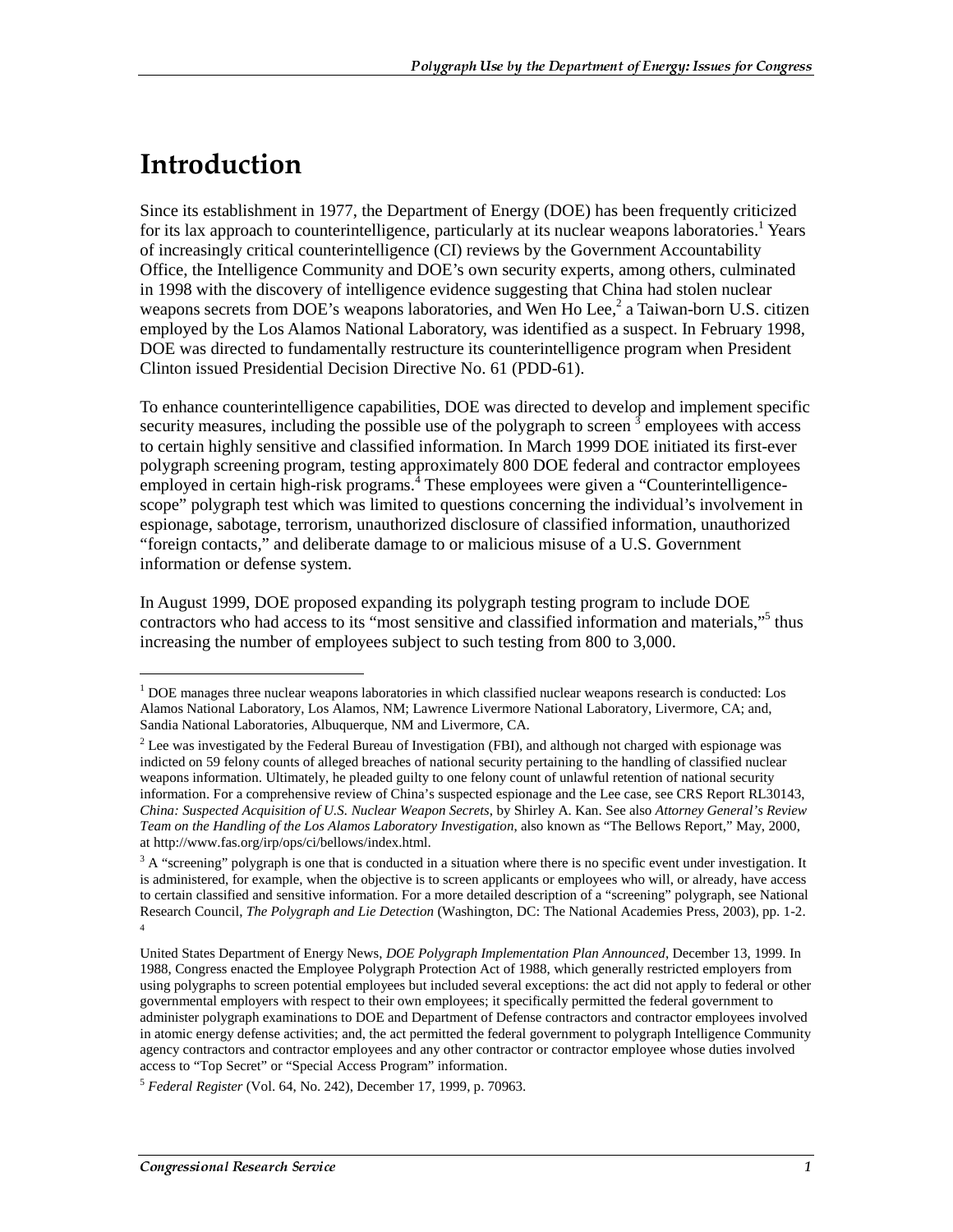In the fall of 1999, Congress approved two additional changes to DOE's polygraph program. It directed that the program be expanded to cover 13,000 DOE employees, including those falling under DOE's "Special Access" and "Personnel Security and Assurance" Programs, and it mandated by statute that DOE implement a polygraph program. Previously, the Energy Secretary had the discretion whether to require polygraph testing.<sup>6</sup>

Despite the new legal requirement for an expanded testing program, DOE Secretary Bill Richardson in December 1999 announced that the Department's counterintelligence (CI) interests could be satisfied by testing a substantially smaller number  $-800$  individuals<sup>7</sup> – and indicated that he would seek legislation that would bring DOE's testing needs into line with congressional intent.

Notwithstanding Secretary Richardson's claims that fewer, rather than more, polygraph tests would be adequate, Congress the next year passed legislation, that the President signed, which expanded the program a second time by designating those DOE employees with access to "Sensitive Compartmented Intelligence" for such testing.<sup>8</sup> As Congress increased the number of those to be tested, some DOE nuclear weapons laboratory employees, a group that is generally viewed as including some of the world's top scientists, continued to criticize the scientific validity of polygraph testing, and DOE's polygraph screening program in particular.

In 2001, Congress appeared to partially reverse course, directing DOE to revamp its polygraph screening program, and in so doing to take into account any forthcoming recommendations by the National Academy of Sciences (NAS), which, then under contract with DOE, was reviewing the scientific evidence with regard to the validity and reliability of polygraph testing,<sup>9</sup> particularly when used for personnel security screening [hereafter, referred to as the NAS Report or NAS Study]. $^{10}$ 

The NAS Report, published in 2003, concluded that the accuracy of polygraph tests is questionable, and that polygraph screening tests are particularly problematic because generic questions are generally posed during such a polygraph (e.g., "Did you ever reveal classified information to an unauthorized person?") and thus "examinee and examiner may have difficulty knowing whether an answer to such a question is truthful unless there are clear and consistent

<sup>6</sup> P.L. 106-65, FY2000 National Defense Authorization Act, Sec. 3154,

<sup>7</sup> United States Department of Energy News, *DOE Polygraph Implementation Plan Announced*, December 13, 1999. DOE had planned to polygraph 3,000 employees, but that number was reduced to 800 after some weapons lab employees protested. See Andrea Widner, "DOE Lab Employees Protest New Law Mandating Polygraph Tests," *Knight Ridder/Tribune News*, November 9, 2000.

<sup>&</sup>lt;sup>8</sup> P.L. 106-398, FY2001 Floyd D. Spence National Defense Authorization Act, Sec. 3135.

<sup>&</sup>lt;sup>9</sup> NAS said its review focused on the polygraph's validity (i.e., measures what it is supposed to measure) rather than on its "reliability," since a test that is "reliable" has little use unless it is also valid. See National Research Council, *The Polygraph and Lie Detection* (Washington, DC: The National Academies Press, 2003), p. 2. [Note: This report uses the words "validity" and "accuracy" interchangeably.]

<sup>&</sup>lt;sup>10</sup> P.L. 107-107, Sec. 3152. Sec. 3152 refers to the "Committee to Review the Scientific Evidence on the Polygraph of the National Academy of Sciences." Although DOE contracted with the National Academy of Sciences to conduct a review of the scientific evidence on the polygraph, the review itself was conducted by a committee of experts under the auspices of the National Research Council (NRC). NRC was organized by the National Academy of Sciences (NAS) in 1916 and functions in accordance with NAS-determined policies but is administered jointly by the National Academies of Science and Engineering and the Institute of Medicine. See http://www.national-academies.org. [Note: NAS's study will be cited in this report: National Research Council, *The Polygraph and Lie Detection* (Washington, DC: National Academies Press, 2003)].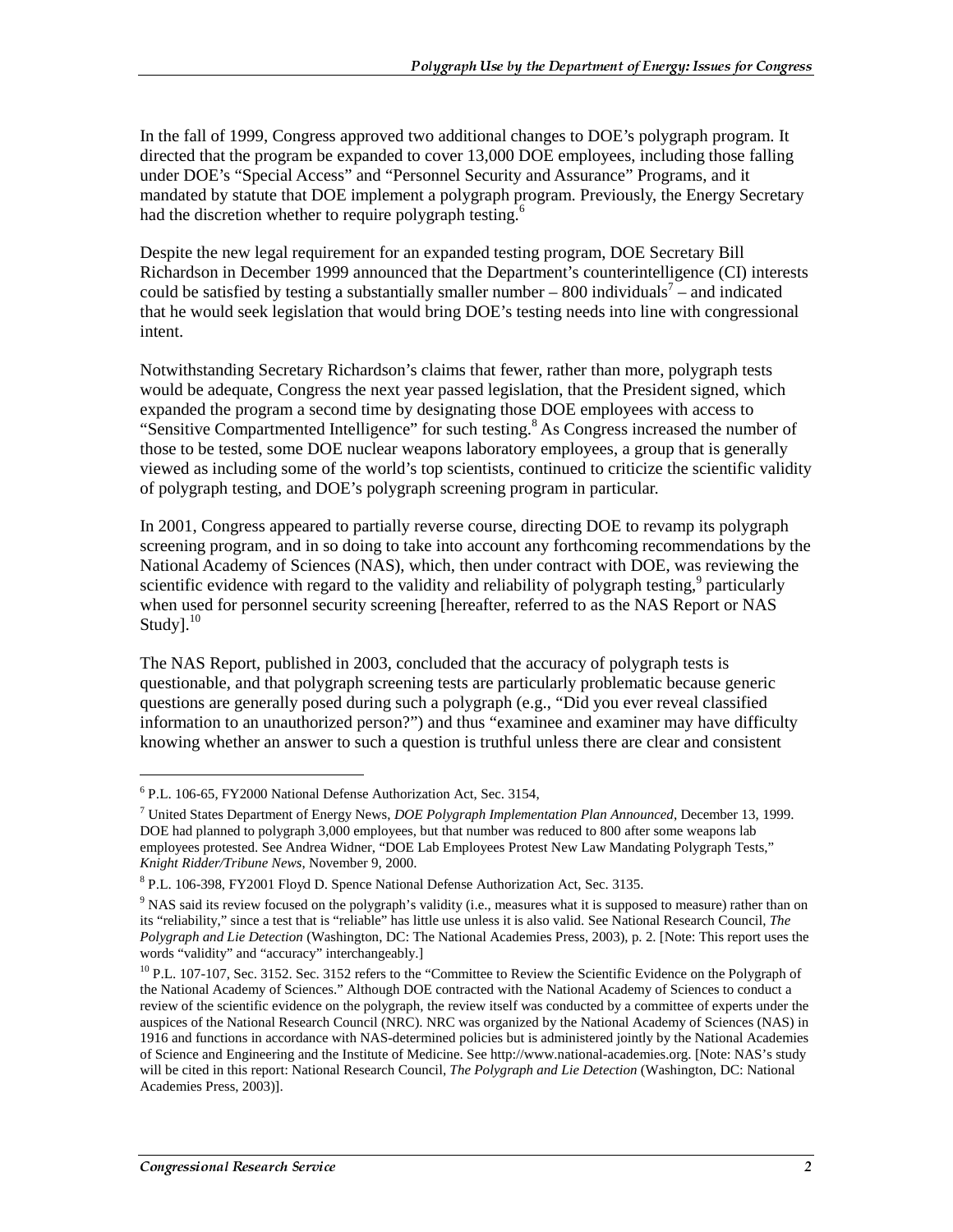criteria that specify what activities justify a 'yes' answer."<sup>11</sup> Such testing, according to NAS, is made even more complicated by the fact that it involves inferences about future behavior on the basis of information about past behaviors that may be quite different (e.g., whether past use of illegal drugs, or lying about such use on a polygraph test, predicts future spying).<sup>12</sup> NAS thus concluded:

Polygraph testing yields an unacceptable choice for DOE employee security screening between too many loyal employees falsely judged deceptive and too many major security threats left undetected. Its accuracy in distinguishing actual or potential security violators from innocent test takers is insufficient to justify reliance on its use in employee security screening in federal agencies. $13$ 

NAS also recommended that if polygraph screening is to be used at all, it should be used only as a trigger for detailed follow-up investigation, rather than as a basis for personnel action.<sup>14</sup> While questioning the polygraph's scientific validity, NAS recognized the polygraph screening had "utility" as a screening tool and could be useful "for achieving such objectives as deterring security violations, increasing the frequency of admissions of such violations, deterring employment applications from potentially poor security risks, and increasing public confidence in national security organizations."15

After some Members of Congress criticized DOE's initial efforts to revamp its polygraph program to reflect NAS's findings, including its criticism of screening polygraphs, the Department in October 2006 eliminated the use of polygraph testing for screening applicants for employment and employees without specific cause, a policy that remains in effect as of the date of this report.<sup>16</sup> Specifically, the new DOE policy established in 2006 requires mandatory polygraph screening only if one of the following five causes is triggered: (1) a counterintelligence evaluation of an applicant or employee reveals that the individual may be engaged in certain activities, including clandestine or unreported relationships with foreign powers, organizations, or persons; (2) an employee is to be assigned to certain activities within DOE which involve another agency, and that agency requires a polygraph examination; (3) an agency to which a DOE employee will be assigned requests that DOE administer a polygraph examination as a condition of the assignment; (4) an employee is selected for a random counterintelligence evaluation, including a polygraph test; or (5) an employee is required to take a specific-incident polygraph examination.<sup>17</sup>

As noted above, the policy also includes provisions for a random counterintelligence evaluation program, including polygraph testing, and specific incident polygraph examinations. According to the policy guidelines, no adverse decision on access to certain information or programs will be made based solely on the results of a polygraph test.

<sup>11</sup> National Research Council, *The Polygraph and Lie Detection* (Washington, DC: National Academies Press, 2003), pp. 1-2.

 $12$  Ibid, pp. 1-2.

 $13$  Ibid, p. 6.

<sup>14</sup> Ibid, p. 7.

 $15$  Ibid, p. 6.

<sup>16</sup> *Federal Register* (Vol. 71, No. 189), September 29, 2006, pp. 57386-57397.

<sup>17</sup> Ibid, p. 57389.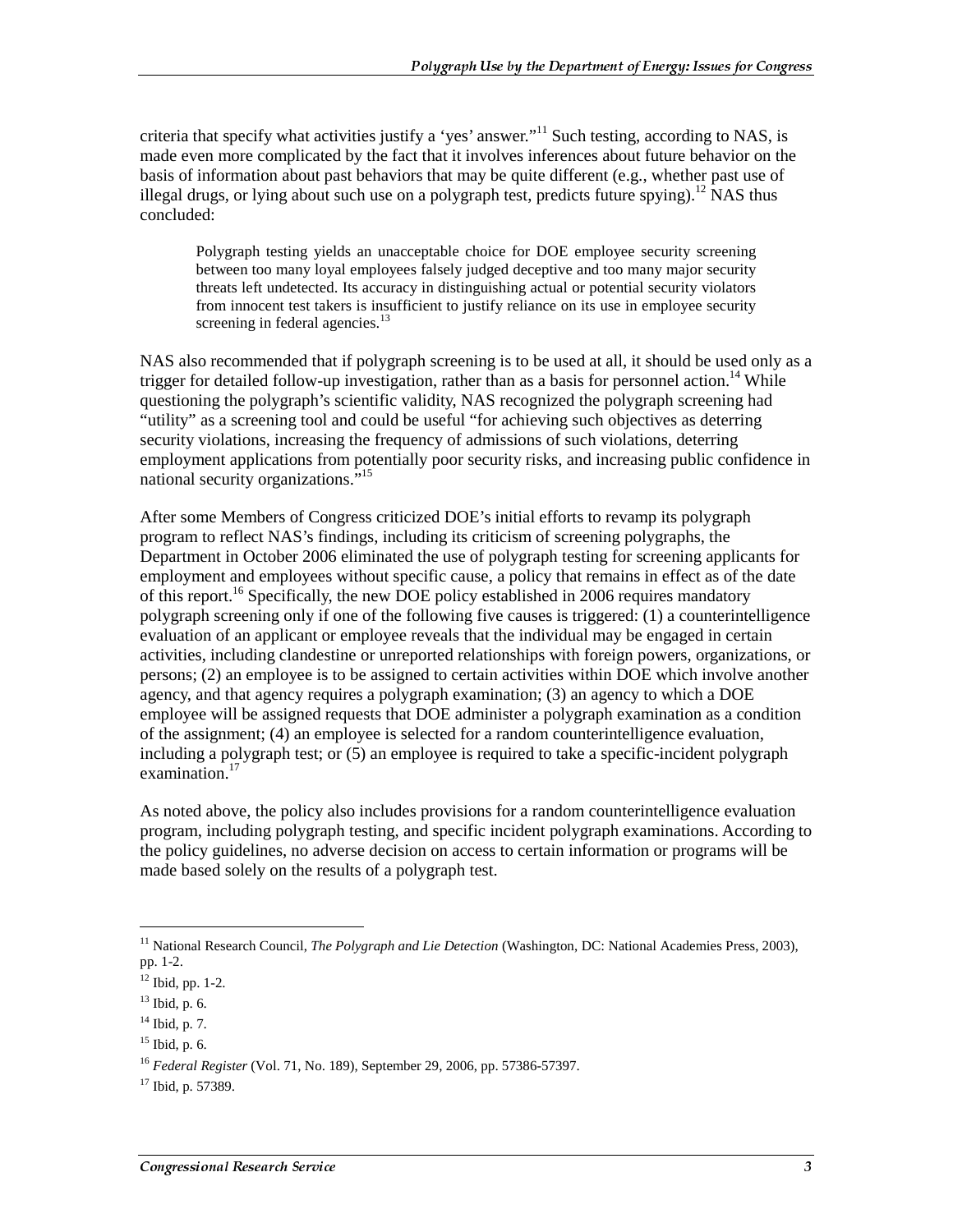At roughly the same time DOE was reviewing its polygraph program, Congress signaled its interest in exploring alternatives to the polygraph. It provided \$500,000 to fund a joint National Science Foundation (NSF) and White Office of Science and Technology Office (OSTP) research study "relating to the development of *new* techniques in the behavioral, psychological, or physiological assessment of individuals to be used in security evaluations."18 [emphasis added] Among the study's conclusions: <sup>19</sup>

- There is little development of theoretical models for explaining links between human reactions .... and deception;
- There is clear need for the creation of standardized protocols for assessing deception so that various techniques can be appropriately compared and evaluated;
- It is imperative to investigate the role of variables such as culture, gender, language, geography, and individual variation in security evaluation;
- Polygraphy has preventative value as a deterrent; and,
- Given that scientific approach to security evaluations requires high quality data, access to additional data on actual security compromises would be exceptionally useful in the design and testing of new approaches.

Although NSF and OSTP were directed to identify the federal agencies best suited to support research on behavioral, psychological, and physiological assessments of individuals, and to develop recommendations for coordinating future federally-funded research for the development, improvement, or enhancement of security evaluations,<sup>20</sup> the joint report contained no such recommendations.

More recently, the out-going administration of President George W. Bush issued a legal opinion stating that a forty-year-old memorandum issued By President Lyndon B. Johnson limiting use of polygraph tests is not binding on executive branch agencies today.21 Some polygraph critics have said that it is unclear why the opinion was issued and what its impact may be.<sup>22</sup>

<sup>&</sup>lt;sup>18</sup> P.L. 108-177, Intelligence Authorization Act for Fiscal Year 2004, Sec. 375(c)(1).

<sup>19</sup> National Science Foundation (NSF) and the Office of Science and Technology Policy (OSTP), *Behavioral, Psychological and Physiological Aspects of Security Evaluations: Report on a series of workshops, Executive Summary*, provided to Congress on September 19, 2006.

<sup>&</sup>lt;sup>20</sup> P.L. 108-177, Intelligence Authorization Act for Fiscal Year 2004, Sec. 375.

<sup>21</sup> See http://www.fas.org/irp/agency/doj/olc/polygraph.pdf.

<sup>&</sup>lt;sup>22</sup> See http://antipolygraph.org/blog/?p=212. Earlier, in 2008, the Pentagon increased the number of counterintelligence screening polygraphs being conducted and began, for the first time, to rely on outside contractors to conduct the tests. See Pamela Hess, "Pentagon's Intelligence Arm Steps up Lie Detecting," *Associated Press*, Aug. 24, 2008. According to media reports, the Pentagon also has decided to issue hand-held lie detectors to U.S. troops, beginning in Afghanistan and then eventually in Iraq. Defense officials are quoted saying that a portable lie detector will assist the U.S. army in discovering who might be involved in military or insurgent activities. Professor Stephen E. Fienberg, who headed the 2003 National Academy of Sciences polygraph study, reportedly stated, "I don't understand how anybody could think that this is ready for deployment. Sending these instruments into the field in Iraq an Afghanistan without serious scientific assessment, and for use by untrained personnel, is a mockery of what we advocated in our report." Donald Krapohl, who heads the portable lie detector project for the Pentagon, reportedly said, "Let's take a worst-case scenario here, and let's say the [portable lie detector] really is 60 percent accurate. So let's get rid of the [portable lie detector] because it makes errors, and go back to the approach we're currently using, which has less accuracy? As you can see, that's really quite untenable if we're interested in saving American lives and serving the interests of our commanders overseas." See Iain Thomson, "US Army Ships Lie Detectors to Afghanistan," *VNUNET United*  (continued...)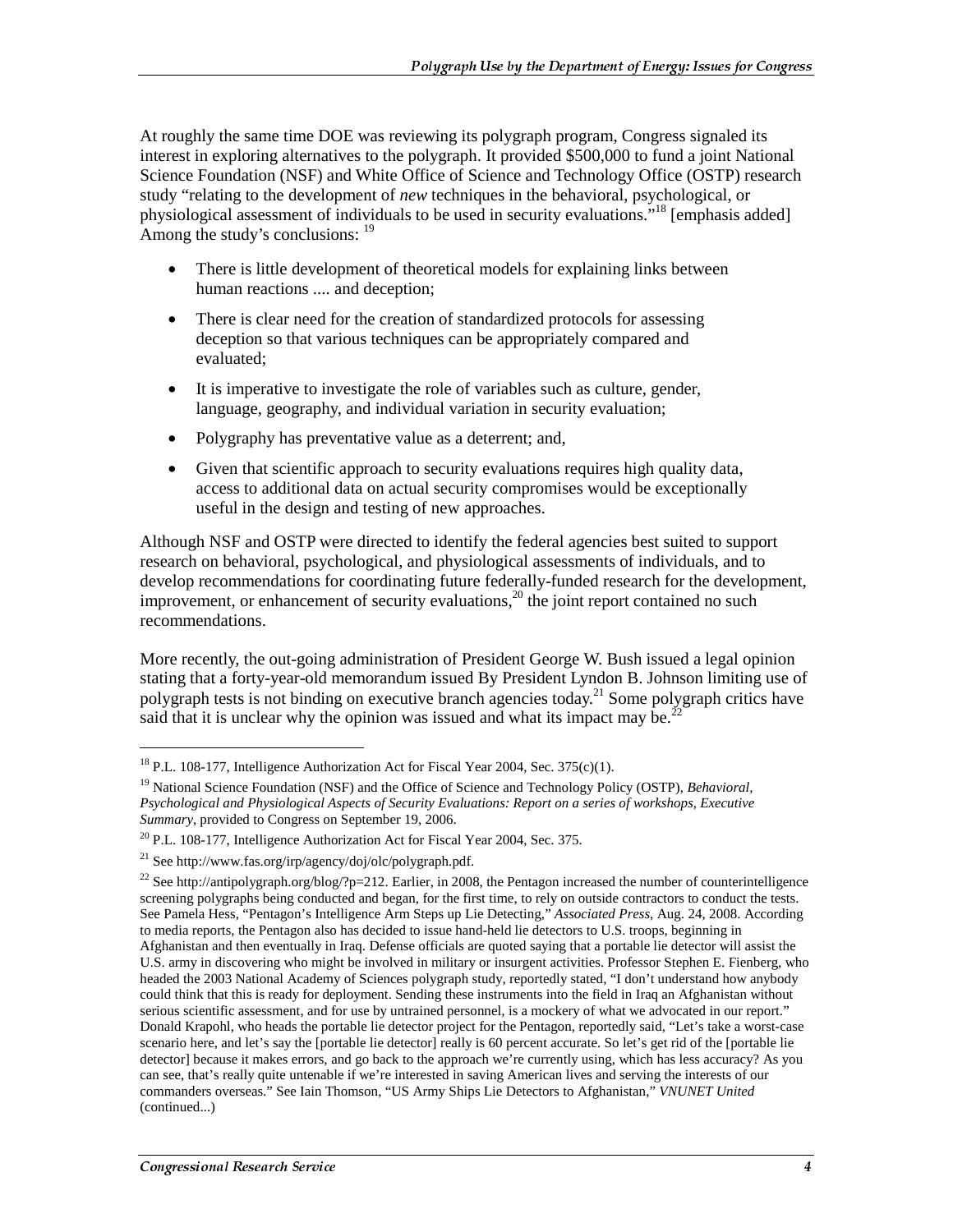## Background

The polygraph machine, first constructed in the early  $1900s$ ,<sup>23</sup> does not detect lies. Rather, it is an instrument that charts changes in an individual's respiration, heart rate, blood pressure, and sweat gland activity in response to a series of yes-or-no questions.<sup>24</sup> Polygraph examiners determine whether a person's physiological reaction is stronger in responding to certain questions when contrasted with recorded reactions to a series of comparison or "control" questions. It is believed that stronger reactions indicate deception on the part of the individual being tested. It is these physiological responses which are at the heart of the ongoing debate over the validity of polygraph testing.25

The polygraph examination attempts to serve two purposes: to detect deception and to reveal truth. The test itself represents an attempt to capture accurate psychophysiological indicators of deception. The "polygraph examination," however, includes both the test and the interrogation surrounding it, and is intended to be a tool for revealing truth.<sup>26</sup>

The polygraph is used in three circumstances: event specific or exculpatory, e.g., when a crime has been committed; preemployment screening; and current employee screening. The Intelligence Community uses the polygraph both as an investigative tool and as a screening device. The Department of Defense (DOD) uses the device almost exclusively as an investigative tool, although DOD also uses it to screen certain employees, but only in cases involving a requirement for exceptional clearances for highly sensitive programs.<sup>27</sup>

### **DOE Adopts First Use of Polygraph For Screening**

Although DOE has had a long-standing policy of using the polygraph as a tool to investigate specific events such as a particular crime, until 1999 it had never utilized the polygraph to screen prospective and current employees. As discussed above, the Department began to employ polygraph screening after intelligence information surfaced indicating that China may have stolen secrets from DOE's weapons labs and following President's Clinton PDD-61 directive to strengthen its counterintelligence program. Specifically, DOE was directed to adopt several

<sup>(...</sup>continued)

*Kingdom*, April 10, 2008.

 $23$  The idea of using psychophysiological recordings – in particular, systolic blood pressure – to measure deception in laboratory and legal settings can be traced to William Moulton Marston, largely while he was a Harvard University graduate student, 1915-1921. The origins of the modern polygraph, according to polygraph literature, are attributed variously to V.D. Benussi (1914), John A. Larson (1921), or to Leonarde Keeler (1933). See National Research Council, *The Polygraph and Lie Detection* (Washington, DC: National Academies Press, 2003), pp. 291-297. 24

A polygraph instrument will collect physiological data from at least three systems in the human body. Convoluted rubber tubes that are placed over the examinee's chest and abdominal areas will record respiratory activity. Two small metal plates, attached to the fingers, will record sweat gland activity, and a blood pressure cuff, or similar device, will record cardiovascular activity.

<sup>25</sup> National Research Council, *The Polygraph and Lie Detection* (Washington, DC: National Academies Press, 2003), p. 13. For a brief and partial review of the history of the polygraph debate see also pp. 291-297 .

<sup>26</sup> Ibid., p. 21.

<sup>27</sup> Commission on Science and Security, *Science and Security in the 21st Century, A Report to the Secretary of Energy on the Department of Energy Laboratories*, April, 2003, p. 54.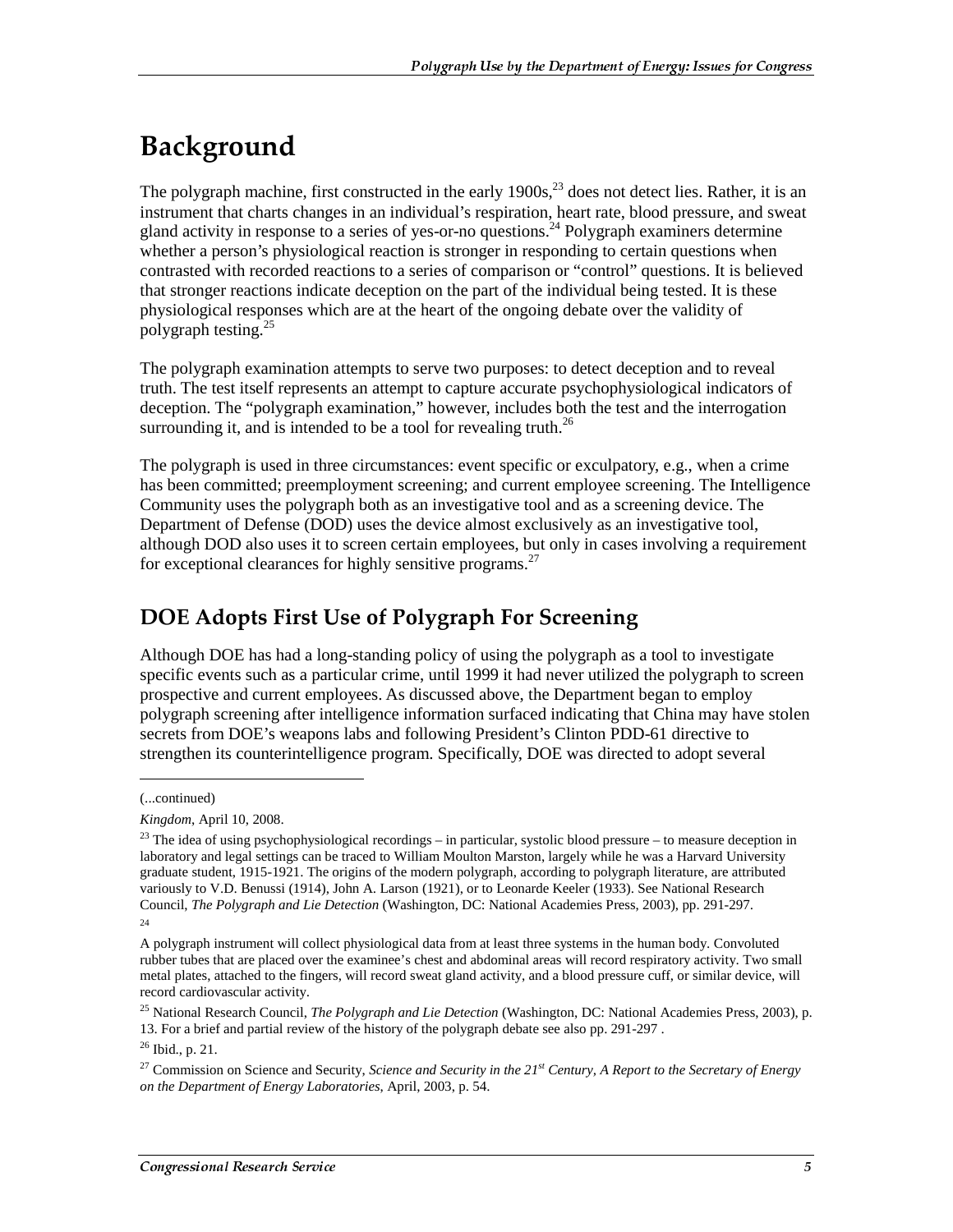organizational changes as well to consider several improvements to its counterintelligence program, including the possible development and implementation of a polygraph screening program to screen employees with access to highly sensitive information. DOE subsequently pursued such a program. DOE's CI evaluation program historically had consisted of several counterintelligence practices, including employee background checks, periodic re-investigations, monitoring of financial records, restrictions on publishing materials, and, for some employees, mandatory drug testing and medical assessments, as well incident-specific polygraph examinations.<sup>28</sup>

DOE cited three reasons for developing and implementing its polygraph screening program in 1999. First, this program would serve as a means to deter unauthorized disclosures of classified information as well as provide early warning of such disclosures, allowing DOE to react faster to possible damage to national security. Second, polygraph testing could continue to be used to provide interim personnel security clearances on an expedited basis. And, third, the polygraph would provide employees confronting unresolved CI issues an option that could lead to a quick resolution of such issues.29

DOE was prohibited by statute from taking adverse personnel action solely on the basis of a polygraph test result indicating deception unless "reasonable" efforts were made to independently verify through alternative means the veracity of the individual's response.<sup>30</sup>

## Scientific Evidence Indicating Polygraph Screening **Accuracy Is Limited**

Supporters and critics agree that scientific evidence supporting the validity of polygraph screening is extremely limited. The NAS Report identified only one flawed field study containing evidence relevant to the accuracy of preemployment polygraph screening.<sup>31</sup> The American Polygraph Association (APA), the largest association of polygraphers in the United States, acknowledges that such evidence is scant, but blames limited research funding.<sup>32</sup> NAS also questioned the "striking" lack of a serious research effort in view of the decades-long debate over the polygraph's accuracy and the federal government's heavy reliance on polygraph testing, especially for screening for espionage and sabotage.<sup>33</sup>

<sup>28</sup> *Federal Register* (Vol. 64, No. 242), December 17, 1999, p. 70962.

<sup>29</sup> *Federal Register* (Vol. 64, No. 242), December 17, 1999, p. 70969.

 $30$  P.L. 106-65, FY2000 National Defense Authorization Act, Sec. 3154(g)(2).

<sup>31</sup> National Research Council, *The Polygraph and Lie Detection* (Washington, DC: National Academies Press, 2003), p. 3.

<sup>32</sup> American Polygraph Association, *Statement of the American Polygraph Association Pertaining to the National Academy of Sciences (NAS) Report on the Use of the Polygraph*, undated. The APA reportedly estimates that there are roughly 5,000 polygraph examiners in the U.S. who are conducting 1.6 million tests annually. Both numbers represent a 50 percent increase over the past decade, and in 2008 the APA's membership reportedly reached its highest level since 1988. The Defense Academy of Credibility Assessment, which trains polygraphers for the government, reportedly estimates that the number of federal polygraph programs has grown 53 percent in the past decade. See Laurie P. Cohen, "The Polygraph Paradox—Lie Detectors Aren't Perfect; But, Convicted Sex Offenders Concede, They May Be Good Enough, *Wall Street Journal*, March 22, 2008.

<sup>33</sup> National Research Council, *The Polygraph and Lie Detection* (Washington, DC: National Academies Press, 2003), p. 8.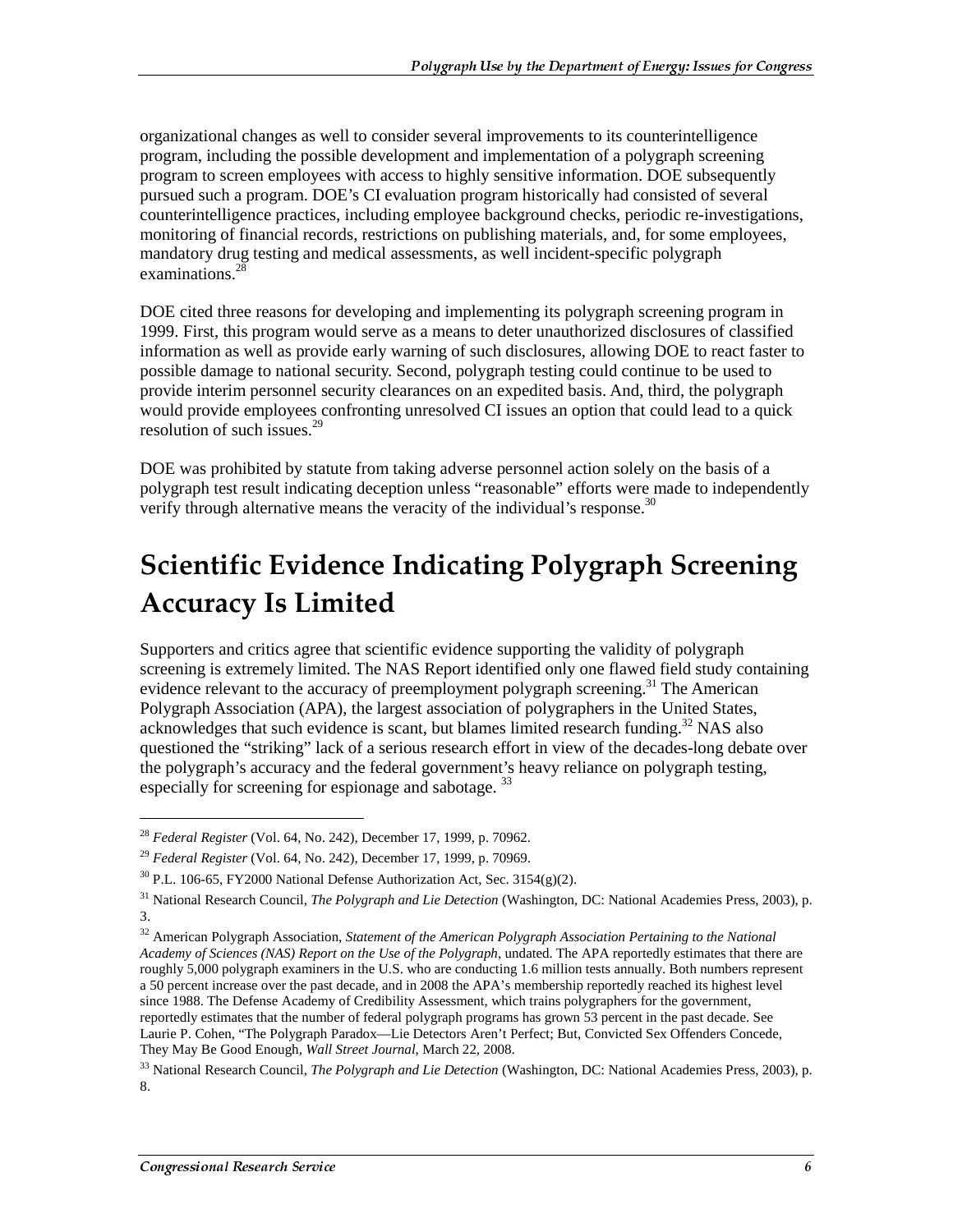#### **What Available Research Shows**

While acknowledging that there is little available research pertaining to the accuracy of screening polygraphs, NAS said its examination of evidence derived from studies of specific-incident polygraph testing lead it to conclude that polygraph screening accuracy is insufficient to justify using polygraph screening in federal agencies.<sup>34</sup> In examining 57 specific incident polygraph studies, NAS found that such polygraph tests can discriminate lying from truth telling at rates well above chance, though well below perfection. Because polygraph *screening* tests involve considerably more ambiguity in determining truth than arises in *specific-incident* polygraphs, NAS said polygraph screening accuracy is almost certainly lower than that of specific-incident polygraph testing. As a result, NAS concluded that when polygraphs are used to screen employees, they yield an unacceptable choice between too many loyal employees falsely judged deceptive and too many major security threats left undetected.

#### Research Indicates Countermeasures Pose Potential Threat to Accuracy

NAS also found that basic science and polygraph research point to "countermeasures" as posing a potential threat to the polygraph's accuracy. According to NAS, it is entirely possible that an individual undergoing a polygraph test can consciously alter responses through cognitive or physical means since the physiological indicators measured by the polygraph can be altered by such activity. NAS also concluded that it is possible for individuals to learn certain countermeasures.35

#### Screening Polygraphs For DOE Use

NAS found that polygraph screening is particularly ill-suited for use at an agency like DOE, where the proportion of spies, terrorists, and other major national security threats among the employees subject to polygraph testing presumably is very low.<sup>36</sup> In such cases, according to NAS, polygraph screening should not be counted on, for detection in populations in which a very small proportion of individuals could be expected to pose major security risks, since doing so would require high accuracy. "Screening in populations with very low rates of the target transgressions (e.g., less than 1 in 1,000) requires diagnostics of extremely high accuracy, well beyond what can be expected from polygraph testing," NAS stated in its report.<sup>37</sup>

### NAS Results Track Earlier Findings Questioning Polygraph Validity

NAS's findings essentially tracked the results of a similar research review conducted by the congressional Office of Technology Assessment (OTA) in 1983.<sup>38</sup> In its study, OTA concluded that the available evidence was insufficient to conclusively establish the scientific validity of polygraph screening. OTA cited two reasons why it would be impossible to establish the

<sup>34</sup> Ibid., p. 6.

 $35$  Ibid., p. 216.

<sup>36</sup> Ibid., p. 6.

 $37$  Ibid., p. 5.

<sup>38</sup> Office of Technology Assessment, *Scientific Validity of Polygraph Testing,* November 1983.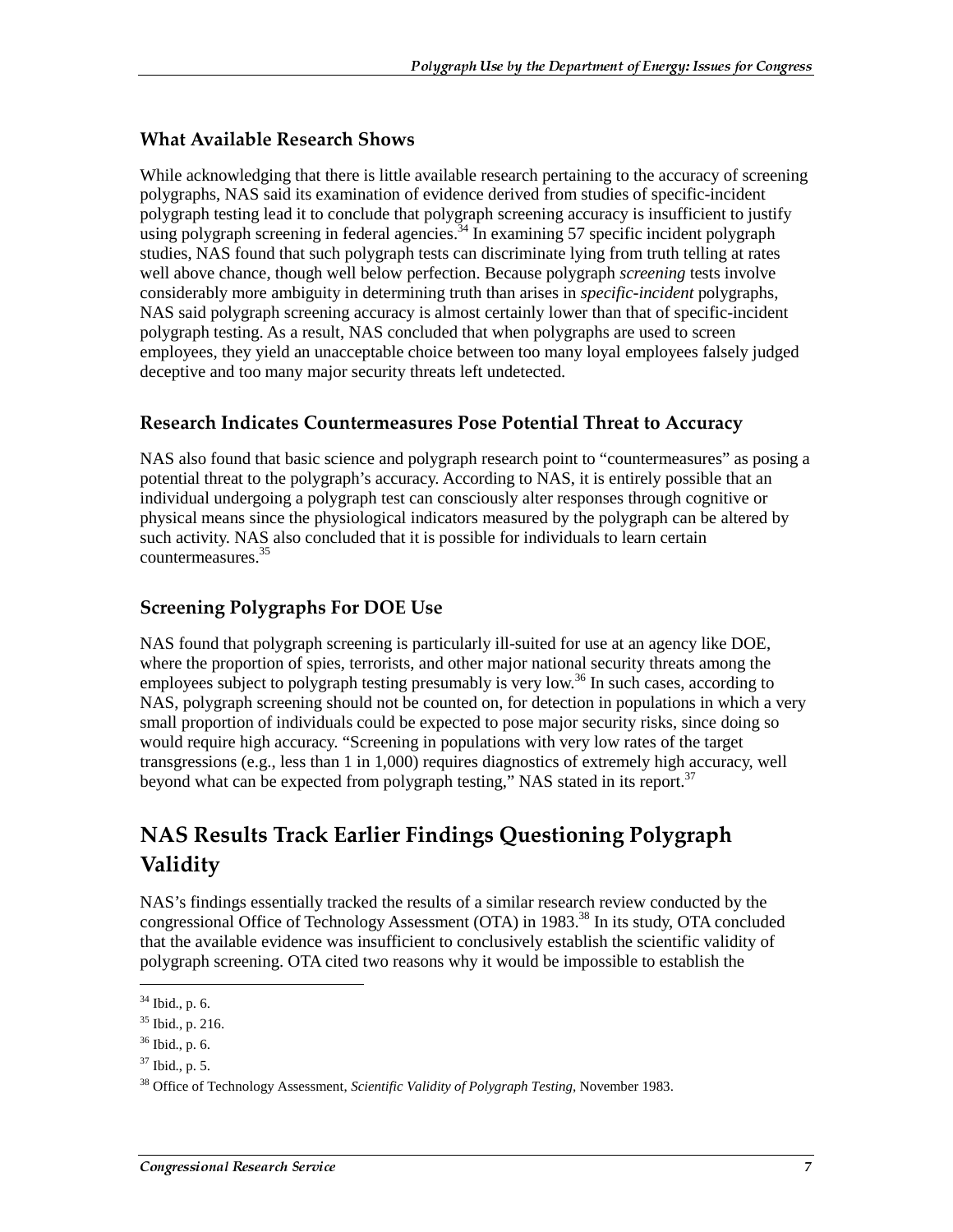polygraph's overall validity. First, the polygraph examination encompasses a process that is far more complex than the instrument itself. The types of individuals tested, the examiner's training, the purpose of the test, and the types of questions asked, among other factors, can differ substantially, one test from the next, according to the OTA study. Second, the research on polygraph validity varies widely in terms of results and the quality of the research design and methodology. "... [C]onclusions about scientific validity can be made only in the context of specific applications and even then must be tempered by the limitations of available research evidence," OTA concluded.<sup>39</sup>

### Polygraph Supporters Say Polygraph 80-90 Percent Accurate

Supporters of polygraph testing, such as the APA, point to 80 research projects conducted since 1980 that it says show polygraph accuracy ranging from 80 to 98 percent.<sup>40</sup> While conceding that most of the these research projects have studied event-specific polygraph testing rather than preemployment or employment screening, APA contends that "real world conditions are difficult if not impossible to replicate in a mock crime or laboratory environment for the purpose of assessing effectiveness."<sup>41</sup>

The APA further asserts that the same physiological measures are recorded, and the same basic psychological principles may apply in both event-specific, pre-employment, and employment screening polygraph examinations. As a result, says APA, there is no reason to believe that there is a substantial decrease in the validity rate when the polygraph is used for screening purposes. $42$ 

Proponents also argue that accuracy rates have improved as hand-scoring by examiners has been replaced by computerized algorithms that proponents say filter out human errors and biases. Examiners reportedly also have employed certain techniques to counter subjects who try to undermine testing by, for example, squeezing muscles in the buttocks, using what they describe as "butt pads" to detect muscle squeezing.<sup>43</sup>

#### U.S. Intelligence Agencies Have Defended Screening Polygraphs

U.S. intelligence agencies have defended polygraph screening, according to the findings in the OTA study. The Central Intelligence Agency (CIA), for example, cited classified research to support its use of polygraph testing, but OTA did not review this research.<sup>44</sup> OTA concluded that some intelligence agencies, including the National Security Agency (NSA) and perhaps CIA, appeared to employ polygraph testing for its utility in encouraging admissions, rather than as a method to determine deception or truthfulness, per se.<sup>45</sup> In its study, OTA said that NSA security

42

<sup>39</sup> Ibid, p. 4.

<sup>40</sup> American Polygraph Association, *Polygraph Issues and Answers*, undated.

<sup>41</sup> American Polygraph Association, *Statement of the American Polygraph Association Pertaining to the National Academy of Sciences (NAS) Report on the Use of the Polygraph*, undated.

American Polygraph Association, *Polygraph Issues and Answers*, undated.

<sup>43</sup> See Laurie P. Cohen, "The Polygraph Paradox—Lie Detectors Aren't Perfect; But, Convicted Sex Offenders Concede, They May Be Good Enough," *Wall Street Journal*, March 22, 2008.

<sup>44</sup> Office of Technology Assessment, *Scientific Validity of Polygraph Testing,* November 1983, p. 100.

<sup>45</sup> Office of Technology Assessment, *Scientific Validity of Polygraph Testing,* November 1983, p. 100.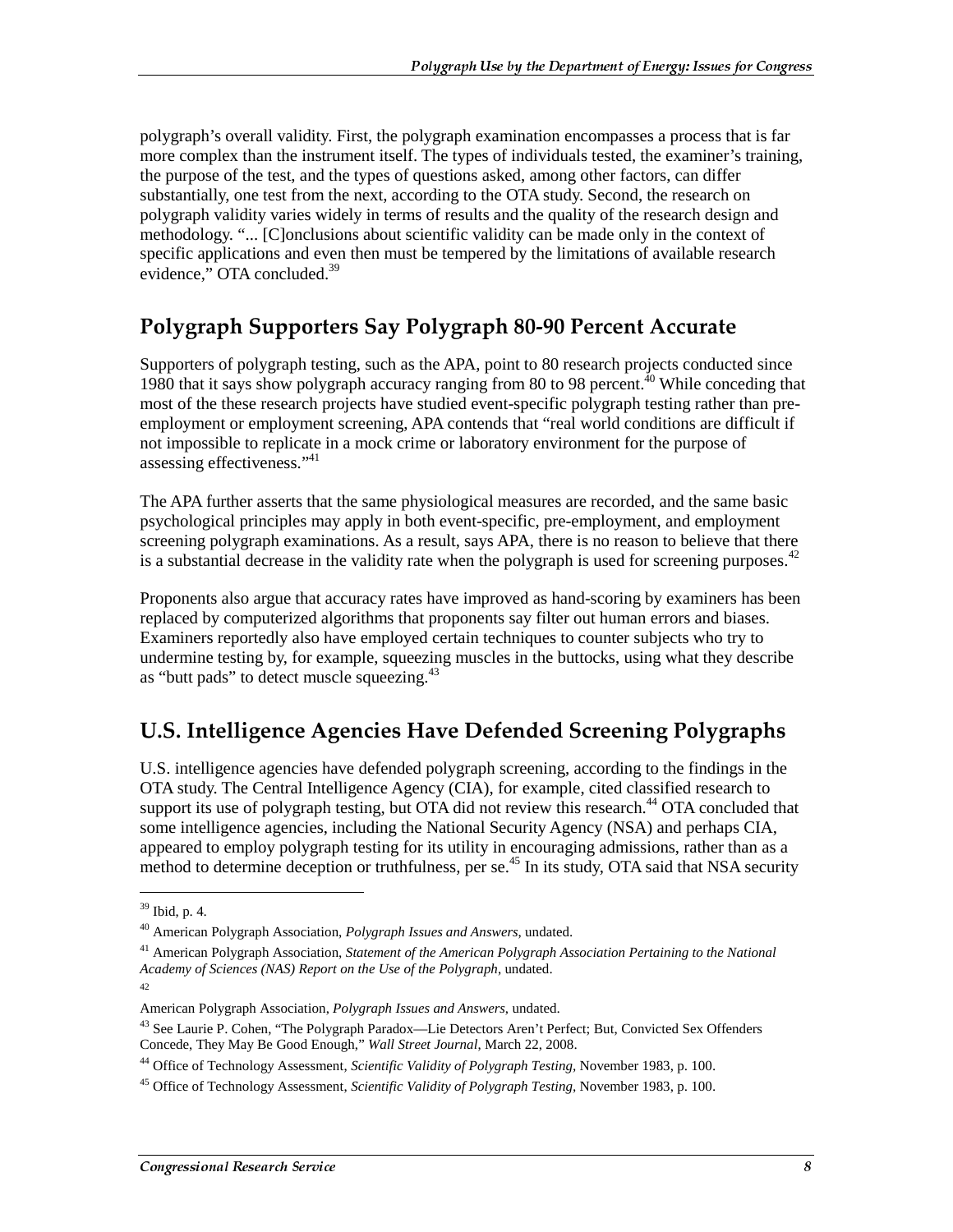adjudicators were more interested in whatever admissions individuals made during the course of a polygraph test than in the test results.

#### Some Who Question Polygraph's Validity Accept Its Utility

Though skeptical of the polygraph's validity, NAS acknowledged that polygraph testing may have some utility for achieving such objectives as deterring security violations, increasing the frequency of admissions of such violations, deterring employment applications from potentially poor security risks, and increasing public confidence in national security organizations. But NAS concluded that such utility derives from beliefs about the validity of the procedure, and are distinct from "actual validity or accuracy."46

In 2000, the "Redmond Panel," a panel of experts convened by the House Permanent Select Committee on Intelligence to review DOE CI capabilities at its nuclear weapons laboratories agreed that the polygraph has utility.<sup>47</sup> According to the Panel's report, "...polygraphs, while not definitive in their results, are of significant utility in a broader comprehensive CI program. The polygraph is an essential element of the CI program..."<sup>48</sup>

But Panel members reported they encountered many DOE scientists who questioned the polygraph's utility as well as its validity. They found that many DOE laboratory personnel have a "very negative" attitude towards the polygraph, with attitudes running the gamut from cautiously and rationally negative, to emotionally and irrationally negative.<sup>49</sup> Scientists, Panel members concluded, represent a particular problem with regard to the administration of polygraphs. "They are most comfortable when dealing with techniques that are scientifically precise and reliable," the Panel's report stated. "The polygraph, useful as it is as one of several tools in a CI regimen, does not meet this standard. Accordingly, many scientists who have had no experience with it are skeptical of its utility."<sup>50</sup>

## Congress Directs DOE To Develop New  $\,$ Polygraph Program

After directing DOE in 1999, and again in 2000, to expand its polygraph screening program, Congress by 2001 appeared prepared to reexamine some of the program's underpinnings, particularly with regard to the use of the polygraph as a screening tool. Members introduced a provision in the FY2002 National Defense Authorization Act<sup>51</sup> requiring that DOE develop a new counterintelligence polygraph program – one that would take into account the final recommendations of the NAS Study, which was underway. At the same time, Congress statutorily

<sup>46</sup> National Research Council, *The Polygraph and Lie Detection* (Washington, DC: National Academies Press, 2003), p. 6.

<sup>47</sup> U.S. Congress, House Permanent Select Committee on Intelligence, *Report of the Redmond Panel*, June 21, 2000, pp. 7-8.

 $48$  Ibid., p. 8.

<sup>49</sup> Ibid., p. 7.

<sup>50</sup> Ibid., p. 8.

<sup>51</sup> P.L. 107-107, Section 3152.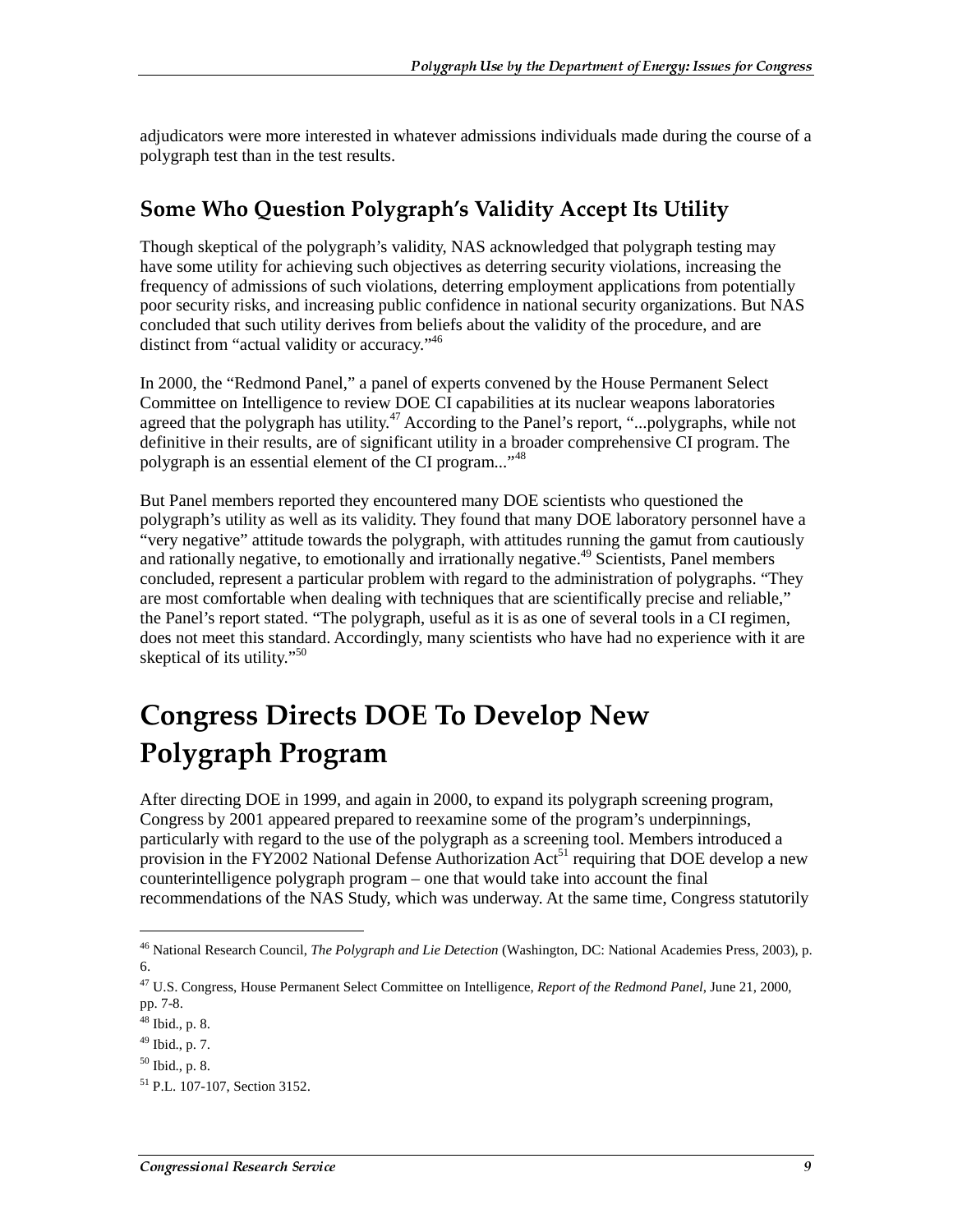directed that the purpose of any such new program should be to minimize the potential for release or disclosure of classified data, materials, or information.<sup>52</sup>

To satisfy Congress's directive, DOE on April 14, 2003, published a notice of proposed rulemaking "to begin a proceeding to consider whether to retain or modify [DOE's] current Polygraph Examination Regulations."<sup>53</sup> While acknowledging NAS's recommendation that the polygraph not be used to screen employees because of its inaccuracy, and Congress's directive that DOE take into account NAS's views on the subject, Energy Secretary Spencer Abraham<sup>54</sup> said the DOE would retain polygraph screening as one of several CI tools. He asserted that DOE's polygraph program was "consistent with the statutory purpose of minimizing the risk of disclosure of classified data,"<sup>55</sup> and stated that DOE used the polygraph only in conjunction with other information and only as a trigger for a detailed follow-up investigation, not as a basis for personnel action. This application, according to Abraham, was compatible with NAS's findings.<sup>56</sup>

Nevertheless, critics had doubts about Secretary Abraham's decision. Alluding to NAS's findings, Senator Jeff Bingaman, then-Ranking Member of the Senate Energy and Natural Resources Committee, with jurisdiction over DOE, said relying on a technique as inaccurate as the polygraph could produce a false sense of confidence, which he said, "can be the real danger to national security.<sup>557</sup> Senator Bingaman also argued applying polygraphs to employee screening could lead to either too many loyal employees who will be judged deceptive, or too many undetected major security threats.<sup>58</sup> Senator Pete Domenici, the Committee's then-Chairman, expressed related concerns, saying, "I continue to believe that the system is too much an affront[,] especially since the polygraph program was so thoroughly criticized by the National Academy of Sciences. I hope the department will rethink this situation."<sup>59</sup>

DOE apparently did rethink its approach, issuing a Supplemental Notice of Proposed Rulemaking in January 2005.<sup>60</sup> in lieu of Secretary Abraham's April 2003 preliminary proposal. DOE Deputy Secretary McSlarrow<sup>61</sup> foreshadowed the Department's revamped policy when he earlier testified to Congress on September 4, 2003, that he had recommended to Secretary Abraham that DOE sharply curtail polygraph screening.<sup>62</sup> Mr. McSlarrow said DOE should retain mandatory polygraph screening only for employees having regular access to DOE's most sensitive

j

56 Ibid.

58 Ibid.

<sup>52</sup> Ibid, (a).

<sup>53</sup> *Federal Register* (Vol. 68, no. 71), April 14, 2003, p. 17886.

 $54$  Spencer Abraham was sworn in as the Department's  $10<sup>th</sup>$  Secretary on January 20, 2001. He submitted his resignation on November 14, 2004, and Dr. Samuel Bodman was sworn in as his replacement on February 1, 2005.

<sup>55</sup> United States Department of Energy News, *DOE Issues Notice of Proposed Rulemaking on Polygraph Use*, April 14, 2003.

 $57$  Statement by Sen. Bingaman, April 14, 2003. Sen. Bingaman is the Chairman of the Senate Committee on Energy and Natural Resources, with legislative jurisdiction over DOE.

<sup>59</sup>

News release of Sen. Domenici, *Domenici: DOE Worries Shouldn't Mean Continuation of Flawed Polygraph Policy*, April 15, 2003. Sen. Dominici is the Ranking Member of the Senate Committee on Energy and Natural Resources, which has legislative jurisdiction over DOE.

<sup>60</sup> *Federal Register* (Vol. 70, No. 5), January 7, 2005, p. 1383.

<sup>61</sup> Kyle E. McSlarrow served as DOE Deputy Secretary, 2003-2005.

<sup>62</sup> Statement of Kyle E. McSlarrow before the Senate Committee on Energy and Natural Resources, *Department of Energy Polygraph Policy*, September 4, 2003.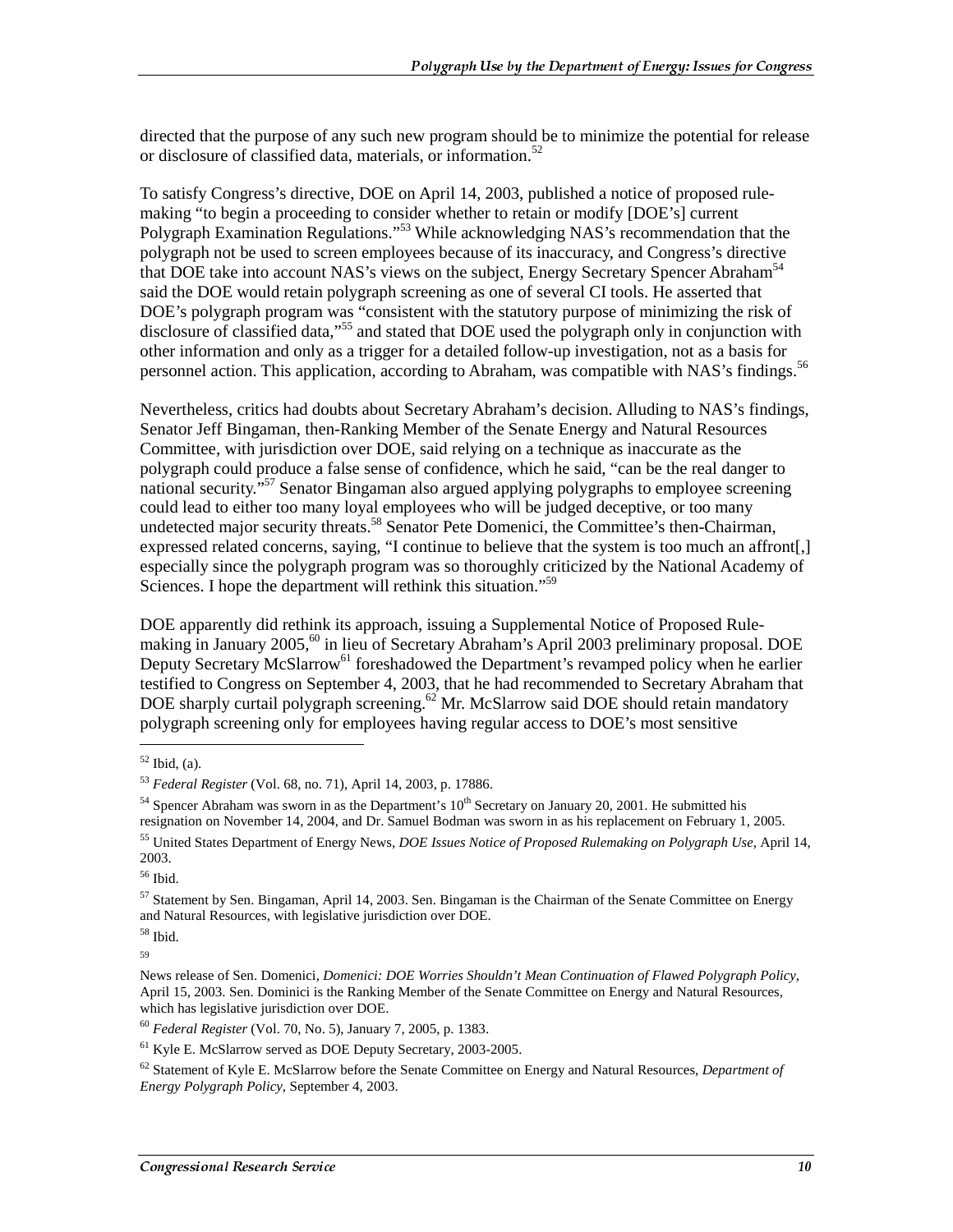information. Adopting such an approach, according to Mr. McSlarrow, would reduce "the number of individuals affected from well in excess of potentially  $20,000$  ... to approximately  $4,500...$ <sup>63</sup> Although he recommended that DOE continue its polygraph screening program, albeit on a smaller scale, Mr. McSlarrow said the Department's polygraph testing conformed with NAS's recommendation that such testing, at most, should be used only to trigger further testing, investigation, and collection of other information about the individual.<sup>64</sup>

Mr. McSlarrow also said DOE wanted to include random polygraph testing as part of its overall counterintelligence evaluation program, citing the NAS finding that "'polygraph screening may be useful for achieving such objectives as deterring security violations, increasing the frequency of admissions of such violations, [and] deterring employment applications from potentially poor security risks," and that "'predictable polygraph testing (i.e., fixed-interval testing of people in specific job classifications) probably has less deterrent value than random testing."<sup>65</sup>

Senator Domenici commended Mr. McSlarrow for DOE's apparent willingness to revise its polygraph testing policy. "I have been appalled by DOE's continued massive use of polygraph tests in the wake of a national study condemning the reliability of these tests ... I commend DOE for announcing plans to substantially reduce the number of people subject to polygraphs and to ensure that no negative actions are taken based on a single polygraph result," he said."<sup>66</sup>

Senator Bingaman said DOE's proposed new polygraph policy was a step in the right direction, but warned that he continued to harbor serious reservations about the polygraph's accuracy as a screening tool. $67$ 

## DOE's January 7, 2005 Proposed Rule

DOE subsequently sought public comment on a supplemental rule it proposed on January 7, 2005.<sup>68</sup> The proposed rule contained provisions mirroring Mr. McSlarrow's earlier recommendations and retained mandatory polygraph screening already in place for DOE employees occupying:

- all counterintelligence positions;
- all positions in the Office of Intelligence at DOE Headquarters and at the Field Intelligence Elements located at the national laboratories; and,
- • all positions in the DOE Special Access Programs (and in non-DOE Special Access Programs if the program sponsor requires a polygraph examination).

 $\overline{a}$ 

 $63$  Ibid.

 $64$  Ibid.

<sup>65</sup> Statement of Kyle E. McSlarrow before the Senate Committee on Energy and Natural Resources, *Department of Energy Polygraph Policy*, September 4, 2003.

<sup>66</sup> Press statement of Sen. Domenici, *Domenici Commends DOE for Sharply Reducing Number of Employees Subject to Polygraph Testing*, September 4, 2003.

<sup>67</sup> Press statement of Sen. Bingaman, *Bingaman Raises Concerns About DOE's New Polygraph Policy*, September 4, 2003.

<sup>68</sup> *Federal Register* (Vol. 70, No. 5), January 7, 2005, p. 1387.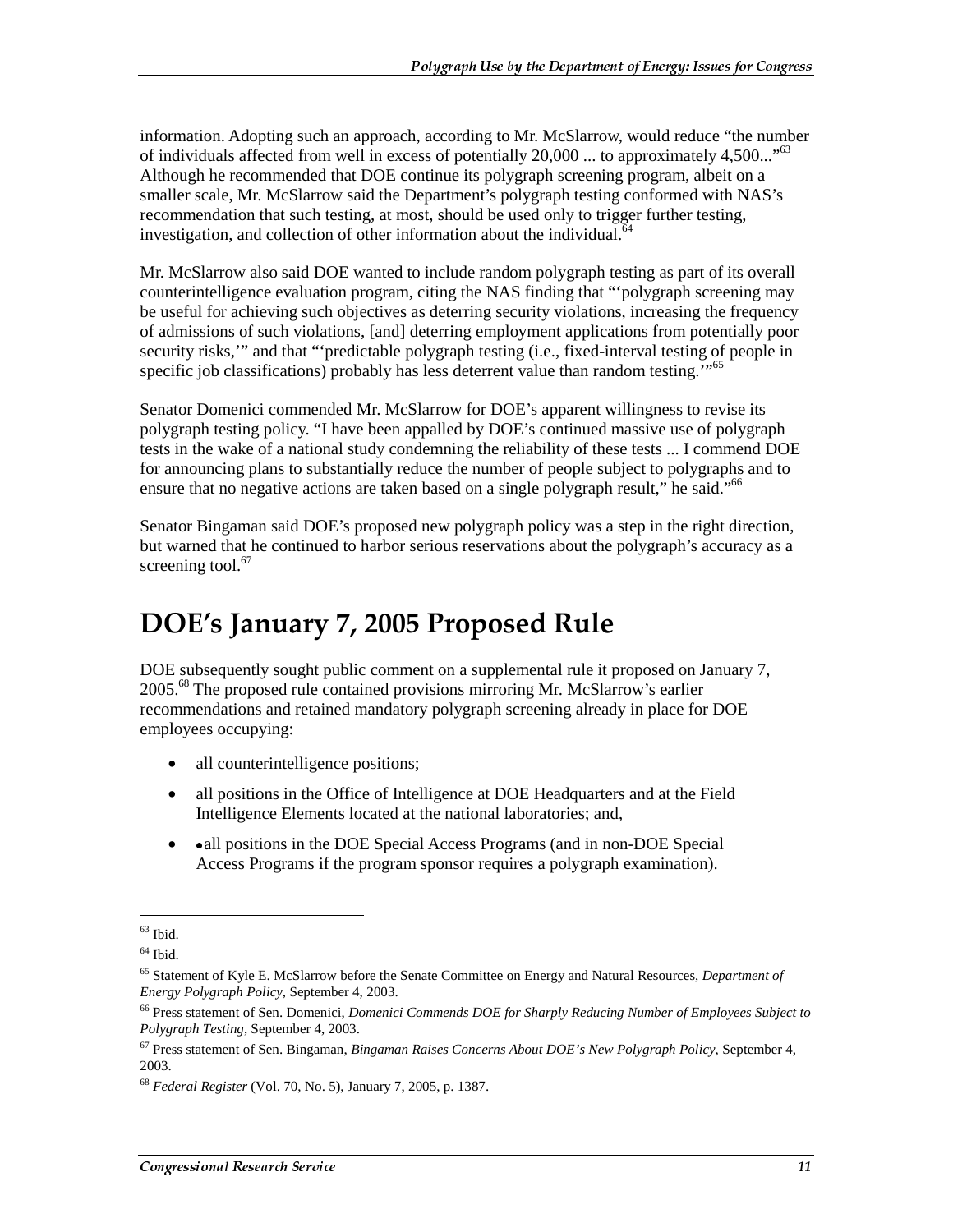The proposed rule would limit polygraph screening to those employees – probably less than 1,000, according to DOE – having *regular* and *routine* access to all DOE-originated "Top Secret" information, including Top Secret "Restricted Data" and Top Secret "National Security Information."<sup>69</sup> Under this rule,<sup>70</sup> certain managers were authorized to identify additional individuals for polygraph testing, provided they sought input from DOE's Office of Counterintelligence and the approval of either the Energy Secretary or the Administrator of the National Nuclear Security Administration.<sup>71</sup>

The supplemental proposed rule also would implement a random CI evaluation, including polygraph screening, for those employees not qualifying for mandatory screening but whose access to certain sensitive and classified information would warrant additional deterrence against damaging disclosures.<sup>72</sup> As a result of the proposed random CI evaluation, an estimated 6,000 employees would be eligible for random polygraph testing, but only a small percentage of that number would be tested annually. Employees subject to random polygraph testing would include those:

- employed in the Offices of Security, Emergency Operations, and Independent Oversight and Performance Assurance who do not qualify for a mandatory polygraph examination;
- • with routine access to "Sigma 14" and "Sigma 15" weapons data ("Sigma 14" and "Sigma 15" refer respectively to categories of sensitive information pertaining to the vulnerability of nuclear weapons to a deliberate, unauthorized detonation; and, to information pertaining to the design and function of nuclear weapons use control systems, features, and components); and
- those in charge of classified cyber systems.

The proposed rule also permitted "specific-incident" polygraph examinations when there are indications that the employee may have clandestine or unreported relationships with foreign powers, organizations, or persons.

### DOE's 2006 Final Rule

After receiving public comments on its 2005 supplemental rule, DOE issued a "final rule" establishing CI evaluation regulations, on October 31, 2006. The new regulation was similar to the January 7, 2005 supplemental proposed rule, with one principal exception: DOE would no longer administer polygraph screening tests without cause—other than through a reduced number of random polygraph screening test and counterintelligence evaluations. Focusing on "a specificcause" criteria, according to DOE, would bring its practices more into line with those of the Intelligence Community and with NAS's recommendations.73 DOE also said a "specific-cause"

 $\overline{a}$ 

<sup>69</sup> *Federal Register* (Vol. 70, No. 5), January 7, 2005, p. 1387.

<sup>70</sup> *Federal Register* (Vol. 70, No. 5), January 7, 2005, p. 1387.

 $71$  The National Nuclear Security Administration is a quasi-autonomous agency within DOE established by Congress in the year 2000 to oversee U.S. nuclear weapons programs and related activities. See P.L. 106-65, Title XXXII.  $72$  Ibid.

<sup>73</sup> *Federal Register* (Vol. 71, No. 189), September 29, 2006, p. 57389.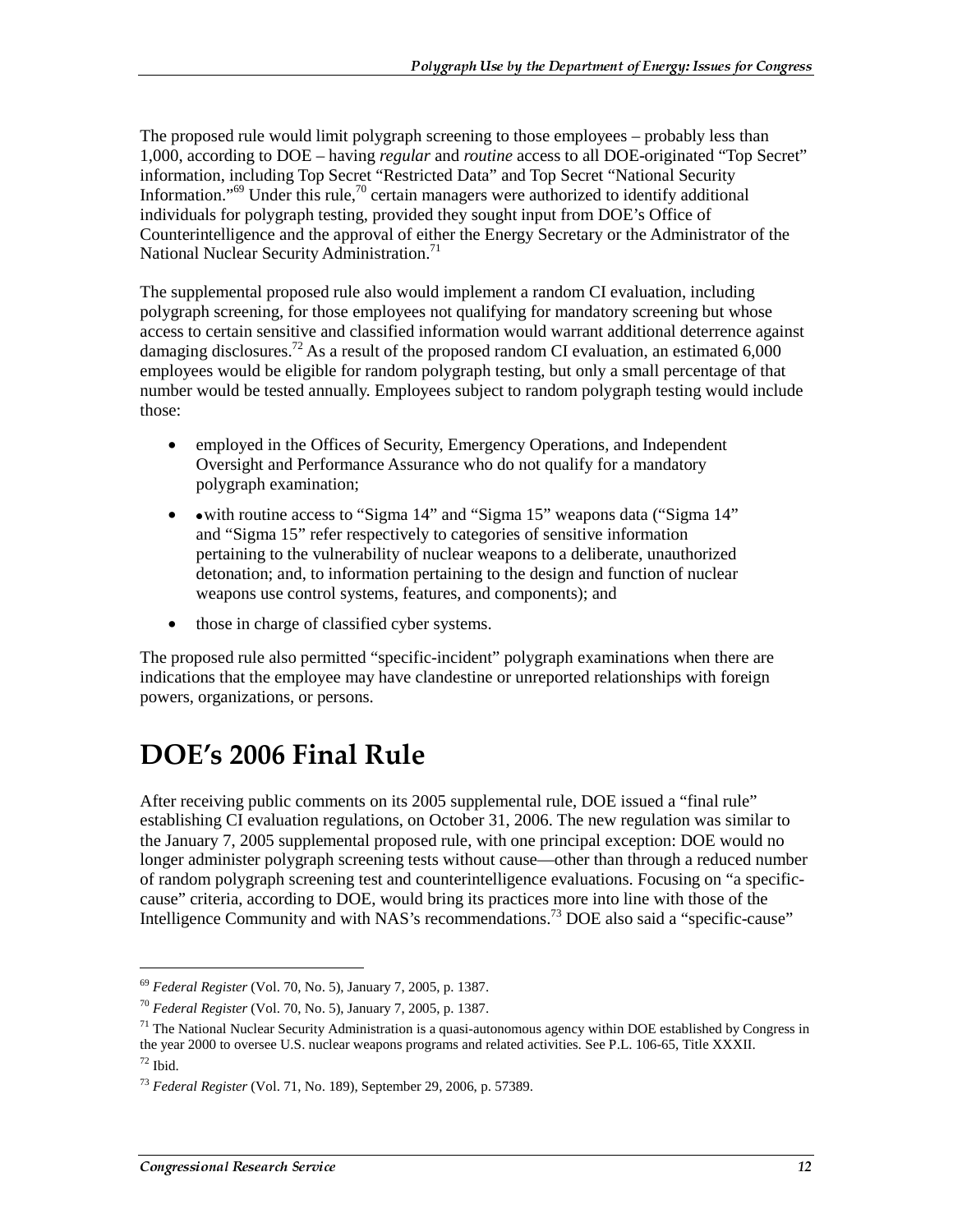standard also would "significantly reduce" the number of employees DOE would test.<sup>74</sup> As a result, DOE estimated it will polygraph-test between 2,000 and 2,500 employees in 2006-2007, far less than the estimated more than 20,000 employees who would have been subject to such testing under Secretary Abraham's original plan.

DOE's "final rule" also included a provision requiring that recordings—both video and audio—be made of each polygraph examination. Although the rule does not require that DOE release polygraph test reports or videotapes, it does stipulate that individuals may attempt to obtain such material through Freedom of Information Act requests.

Aside from these modifications, the rule includes most of the provisions contained in the January 7, 2005 proposed rule, including the requirement for: random counterintelligence evaluations and polygraph screening tests in certain circumstances; specific incident polygraph examinations; and, the requirement that an employee's access to sensitive or classified information can be denied based the results of a polygraph examination.

### **Issues for Congress**

### Adequacy of the Current Polygraph Program

Beyond monitoring DOE's implementation of its revamped polygraph screening program, Congress may also examine whether the Department's polygraph testing is sufficiently focused on a small enough number of individuals occupying only the most sensitive positions. DOE has tightened program's focus by establishing a generally applicable for-cause examination policy. A remaining question is whether there is a rationale for DOE to further focus its program, or whether the current structure of the program is the most effective, and thus reduce the number of individuals subject to polygraph examinations.

Alternatively, Congress could explore the issue of whether the current structure of the program is too constrained, thus incurring the risk of failing to minimize the potential for release or disclosure of classified data, material, or information, as required by statute.

### Additional Research

Polygraph critics and supporters alike agree that further research into the scientific basis for psycho-physiological detection of deception by any technique is warranted.<sup>75</sup> The NAS Report suggested that if the federal government continues to rely heavily on the polygraph, research should be conducted that might result in the development of a firmer scientific foundation for the polygraph. The NAS Study cautioned, however, that the inherent ambiguity of the polygraph's

 $74$  Ibid.

 $<sup>75</sup>$  It perhaps is interesting to note that the Department of Defense, employing the term—"Credibility Assessment"—has</sup> adopted as part of a revised polygraph program non-polygraph techniques for detecting deception. According to the Pentagon, the term credibility assessment refers to "the multi-disciplinary field of existing as well as potential techniques and procedures to assess truthfulness that relies on physiological reactions and behavioral measures to test the agreement between an individual's memories and statements." See Department of Defense Directive Number 5210.48, January 25, 2007.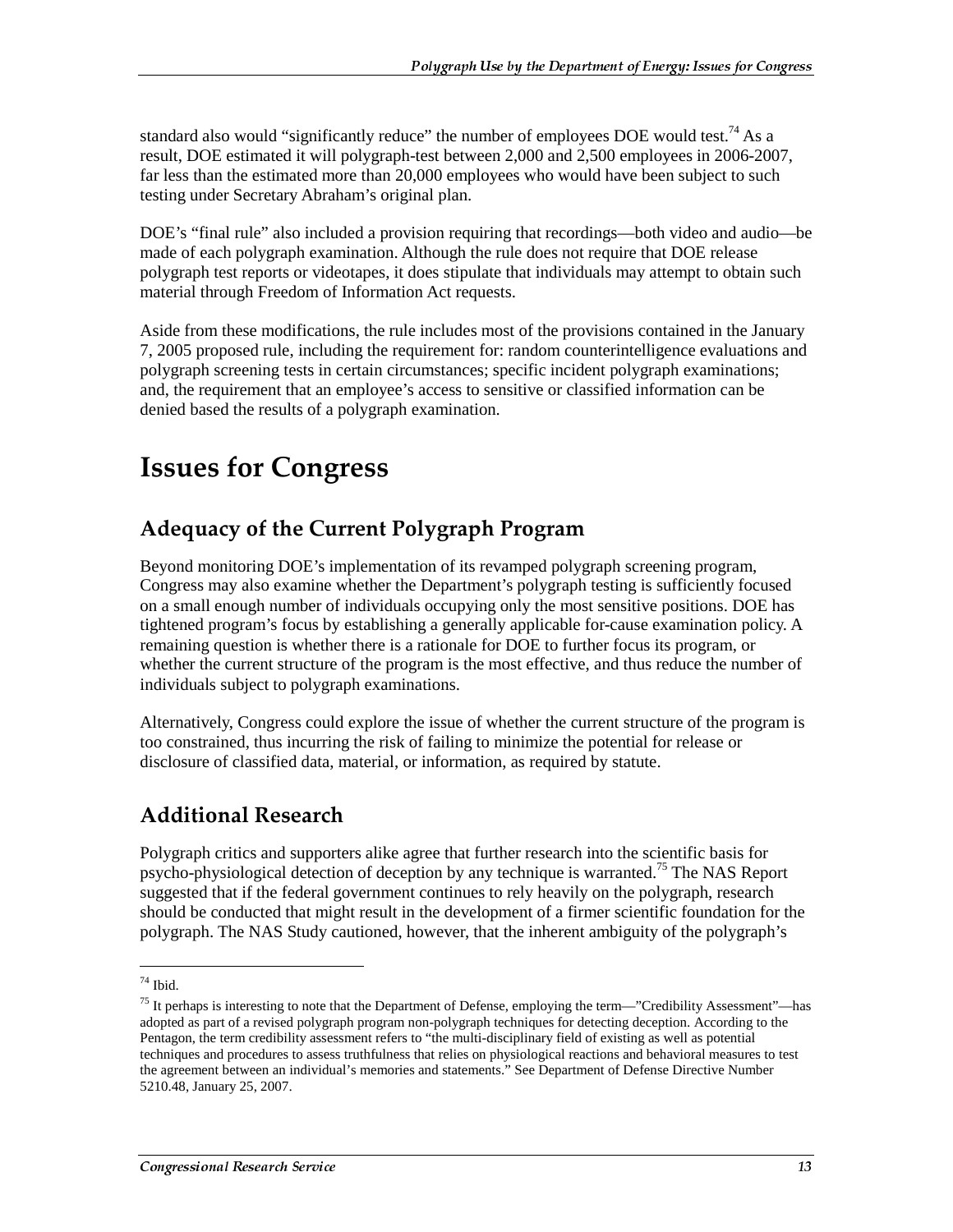physiological measurements suggests that investments in improving polygraph technique and interpretation will bring only modest improvements in accuracy.<sup>76</sup>

The NAS Report recommended that the government broaden its research into alternatives to the polygraph.77 While NAS reported that alternative techniques, such as measurements from brain activity and other physiological indicators, facial expressions, voice quality, and other aspects of demeanor show some promise, it cautioned that "none [of these techniques] has yet been shown to outperform the polygraph. None shows any promise of supplanting the polygraph for screening purposes in the near term."78 NAS also recommended that any research program should largely be administered by "an organization or organizations with no operational responsibility for detecting deception and no institutional commitment to using or training practitioners of a particular technique."79

While claiming that the polygraph provides satisfactory detection and deterrence, polygraph supporters still favor additional research on the grounds that such efforts could lead to improvements in the polygraph's validity and reliability.<sup>80</sup> They caution, however, that the principal obstacle to assessing the polygraph's validity and reliability remains the difficulty in replicating real world conditions in a mock crime or laboratory environment. Supporters also argue that the lack of resources has hindered any such research efforts.

Congress addressed the issue of additional research in 2003 when it funded such research in the  $FY2004$  Intelligence Authorization Act.<sup>81</sup> The act directed that the National Science Foundation (NSF) and the White House's Office of Science and Technology Policy (OSTP) identify the research most likely to advance the understanding of the use of certain assessments of individuals in security evaluations.<sup>82</sup>

Although directed by Congress to identify the federal agencies best suited to support such research and develop recommendations for coordinating future federally-funded research for the development, improvement, or enhancement of security evaluations, the NSF/OSTP study contained no recommendations in this regard.

In 2007, an Intelligence Science Board study concluded that no significant scientific research about the effectiveness of many of the interrogation techniques used by the U.S. military and Intelligence Community has been conducted in more than four decades.<sup>83</sup> "There is little systematic knowledge available to tell us 'what works' in interrogation," said one of the

<sup>76</sup> National Research Council, *The Polygraph and Lie Detection* (Washington, DC: National Academies Press, 2003), p.213.

 $77$  Ibid., p. 9.

<sup>78</sup> National Research Council, *The Polygraph and Lie Detection* (Washington, DC: National Academies Press, 2003), p. 8.

<sup>79</sup> Ibid., p. 229.

<sup>80</sup> American Polygraph Association, *Statement of the American Polygraph Association Pertaining to the National Academy of Sciences (NAS) Report on the Use of the Polygraph,* undated.

<sup>81</sup> P.L. 108-177, Sec. 375.

 $82$  S.Rept. 108-44, p. 28, accompanying S. 1025, Intelligence Authorization Act for Fiscal Year 2004. Sec. 355, the pertinent underlying provision in S. 1025, was incorporated into P.L. 108-177 as Sec. 375.

<sup>83</sup> See Josh White, "Interrogation Research is Lacking, Report Says," *Washington Post*, January 16, 2007, p. A-15.